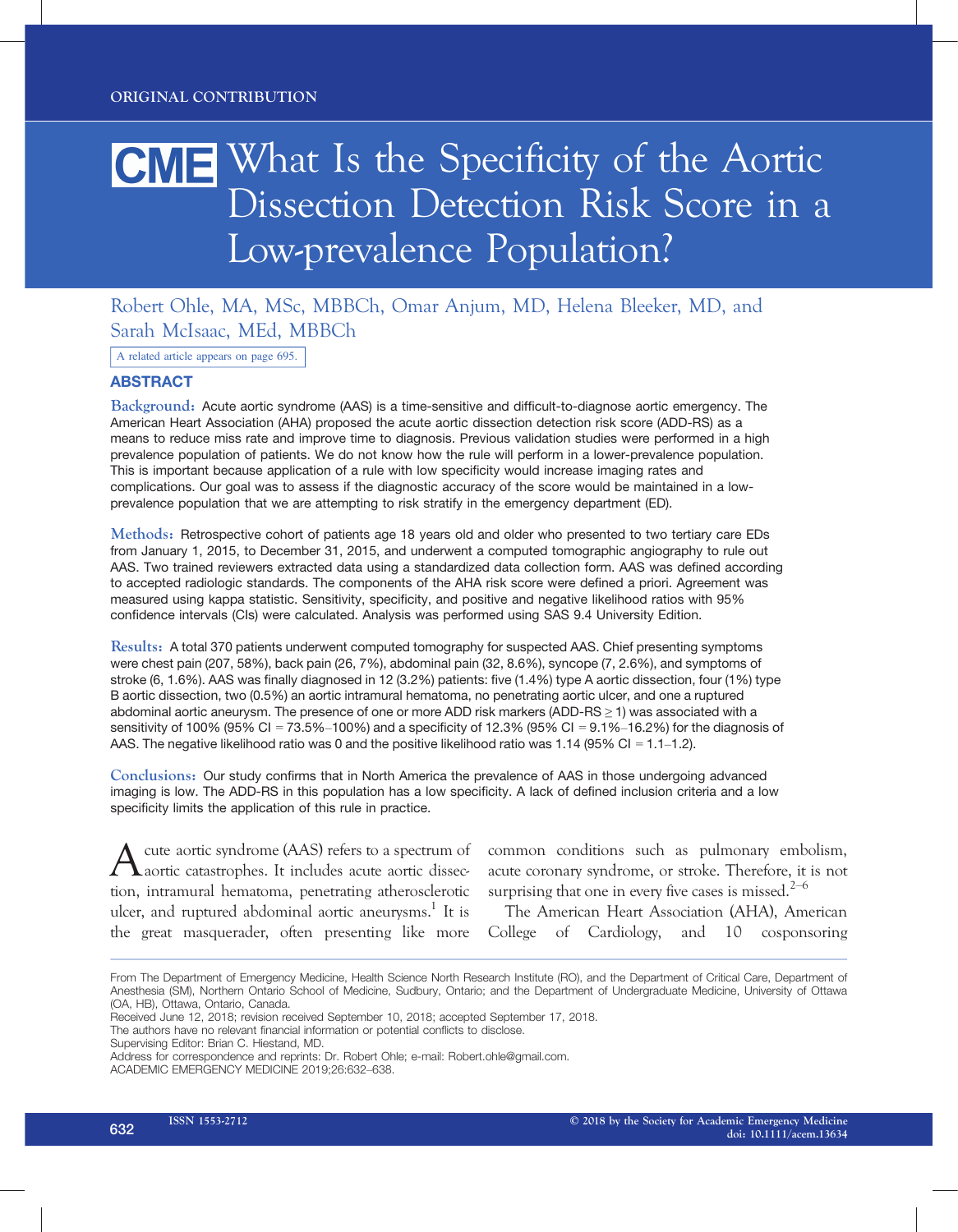professional societies published the 2010 thoracic aortic disease guidelines to improve the missed or delayed treatment of AAS. They developed an expert consensus risk stratification tool that has been modified to create the aortic dissection detection risk score (ADD-RS). This score uses predisposing conditions, pain features, and physical findings to stratify patients into low (0) medium (1) or high risk  $(>1)$ .

Previous studies validating the ADD-RS were conducted in a population with a high prevalence of AAS (13%–22.6%; see Data Supplement S1, available as supporting information in the online version of this paper, which is available at http://onlinelibrary.wiley.  $\text{com}/\text{doi}/10.1111/\text{acem}.13634/\text{full}.89$  The population that we are attempting to risk stratify likely has a much lower prevalence.<sup>10,11</sup> We do not know how the ADD-RS will perform in a low-risk population. This is important as implementation of a rule with a low specificity could lead to an increase in imaging rates with an associated increase in radiation exposure, cost, time in the emergency department (ED), contrastinduced nephropathy, and incidental findings. Our objective was to assess the diagnostic accuracy of the ADD- RS in a low-prevalence population to address the spectrum bias of previous studies and improve generalizability.

#### **METHODS**

#### Study Population

We included patients  $> 18$  years old who presented to two tertiary care EDs from January 1, 2015, to December 31, 2015, who underwent a computed tomographic angiography (CTA) to rule out AAS. Two trained researchers reviewed all CT thorax and/ or abdomen ordered in the ED during the study period. Indications for CTA were recorded from electronic radiology requisitions ("OASIS" electronic medical record system). We included all those who included any variation of "rule out acute aortic dissection or ruptured abdominal aortic aneurysm." The kappa statistic for interobserver agreement was calculated.

We then reviewed included patients' charts. Data were extracted as per guidelines put forward by Jansen et al.12 Data extracted were verified in multiple sources: ED record of treatment, consultant notes, and integrated progress notes. Two trained reviewers extracted data by a standardized electronic data form. The data form was trialed on a random selection of 20 patient charts, refined, and trialed on a further 20 charts. Training included 20 chart data extractions by each reviewer, data were compared and kappa was calculated with clarification and oversight provided by a third reviewer (RO). For calculating the kappa, the data extraction form was considered as a single variable. If extraction of any variable on the form varied between reviewers then it was counted as a disagreement, if all variables on the form were identically extracted that data form was counted as agreement. Reviewers were blinded to the CT reports during chart review.

#### Outcome Measures

Acute aortic syndrome was defined by radiologic evidence of aortic dissection, intramural hematoma, penetrating atherosclerotic ulcer, or ruptured abdominal aortic aneurysm on CTA. We also reviewed all ICD-10 discharge codes related to AAS for missed cases. A missed case of AAS was defined by failure to diagnose within the ED or treatment for an alternative diagnosis (i.e., anticoagulation for a pulmonary embolism) within the ED or representation within 14 days of initial visit with a new diagnosis of AAS. An incidental finding was defined as any previously unknown finding that was identified in the radiologist's final report that did not lead to an alternative diagnosis or change in management in the ED.

### ADD-RS Classification

The data not reported in the charts were defaulted to negative, as previously performed in the IRAD (International Registry for Acute Aortic Dissection).<sup>13</sup> The ADD-RS was calculated according to the presence or absence of 12 risk markers classified in three ADD risk categories (predisposing conditions, pain features and physical findings), as suggested by the 2010 AHA guidelines.4,7 ADD predisposing conditions were: 1) history of Marfan syndrome or of other connective tissue disease, 2) family history of aortic disease, 3) history of known aortic valve disease, 4) history of recent aortic manipulation, and 5) history of known thoracic aortic aneurysm. ADD pain features were: 1) abrupt onset of pain, 2) severe pain intensity, and 3) ripping or tearing quality of pain. ADD physical findings were the following: 1) pulse asymmetry or systolic blood pressure differential (>20 mm Hg) between extremities, 2) focal neurologic deficit, 3) new murmur of aortic insufficiency, and 4) shock state or hypotension (systolic blood pressure  $\leq 90$  mm Hg). The ADD-RS was calculated based on the number of categories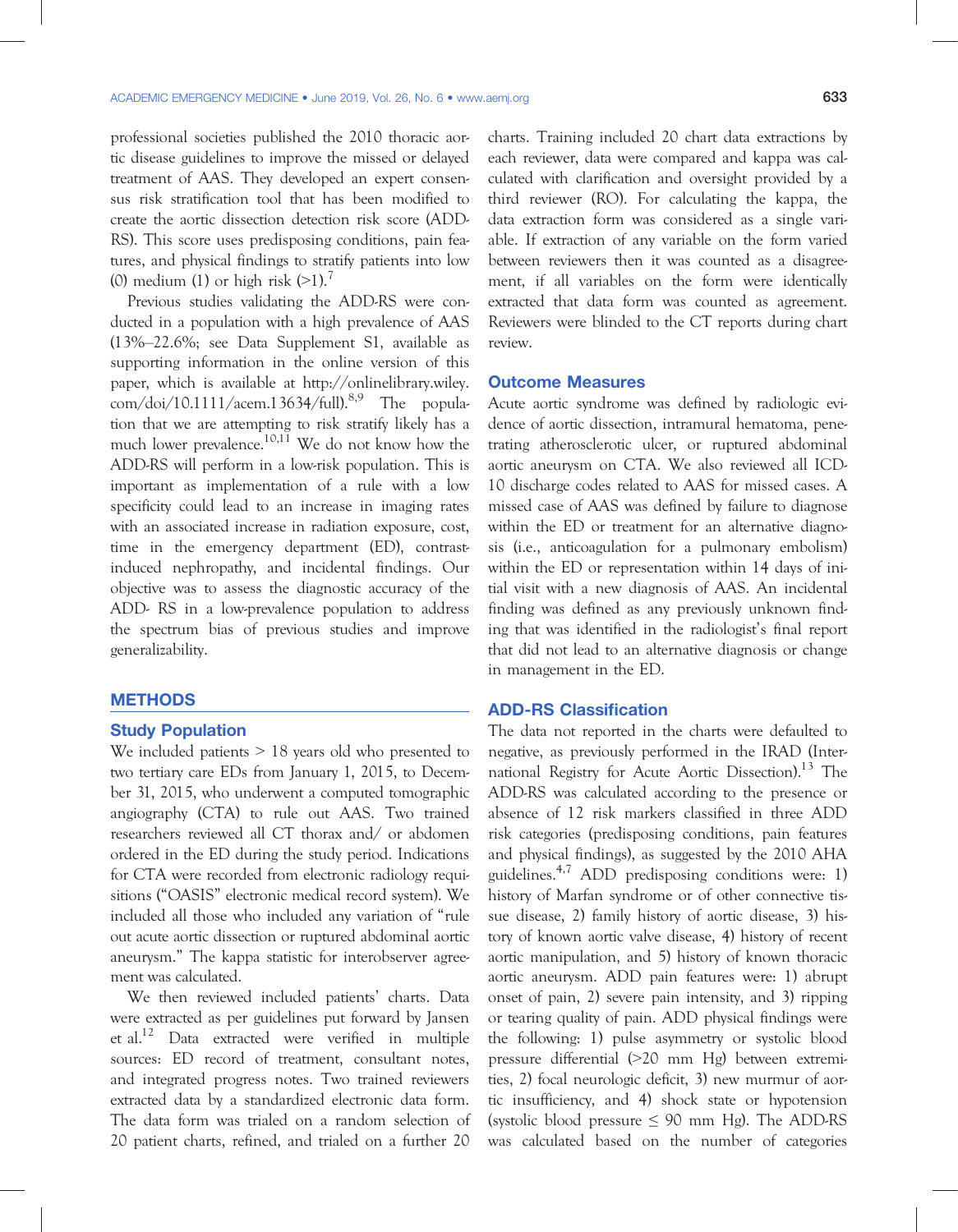where at least one risk marker was present. Patients were divided into low-risk (ADD-RS 0, zero risk markers), intermediate-risk (ADD-RS 1, at least one risk marker in one ADD risk category) and high-risk (ADD risk  $> 1$ , at least one risk marker in more than one ADD risk categories). There are no definitions provided by the AHA to define the variables that make up the ADD-RS. We defined the variables as follows: aortic valve disease included bicuspid aortic valve, any previous surgical/endovascular repair, or graft replacement for aortic valve disease. Thoracic aortic aneurysm was defined as known aortic enlargement (>3 cm). Recent aortic manipulation was defined as coronary or aortic angiography, intra-aortic balloon pump, aortic surgery, coronary artery bypass surgery, or aortic valve surgery performed within the past month. Acute-onset pain was defined as acute, sudden, or starting at a defined time and reaching maximal intensity at onset. Pleurtic pain was any pain that was worse with inspiration. Neurologic deficits were defined as any reported sensory or motor deficit on physical examination, in addition to a decreased level of consciousness below a Glasgow Coma Scale score of 8. Bilateral systolic blood pressure differential measurements were recorded if measurements occurred directly after one another without any intervention between. Nursing staff at our institution perform blood pressure measurements with an automated blood pressure machine. If multiple measurements were recorded the first bilateral measurement was extracted. Hypotension (<90 mm Hg) was defined as a sustained systolic blood pressure < 90 mm Hg for greater than 10 minutes or with signs of hypoperfusion (decreased level of consciousness, chest/abdominal pain, mottled limbs, weak peripheral pulses). Pulse deficit/differential was defined as any recorded difference in volume/force or difference in obvious signs of malperfusion (cold, blue, mottled) between right and left extremity.

#### Data Analysis

We used descriptive statistics including means, medians, and standard deviation for continuous variables and percentages for dichotomous variables. Variables were assessed for association with AAS with univariate analysis followed by a Bonferonni correction for multiple comparisons (m = 21 with an  $\alpha$  = 0.05, Bonferroni correction tests each variable at  $\alpha = 0.001$ ). Therefore a variable is said to be significantly associated with AAS if  $p < 0.001$ .

The continuous variables were compared using the two-sided Student's t-test for normal distributions and the Mann-Whitney U-test for nonnormal distributions. The categorical variables were compared using the chisquare test or Fisher's exact test, as appropriate.

Sensitivity, specificity, and positive and negative likelihood ratios with 95% confidence intervals (CIs) were calculated. Analysis was performed using SAS 9.4 University Edition. The results were reported according to the STARD (Standards for Reporting of Diagnostic Accuracy Studies) criteria.<sup>14</sup> This retrospective observational study was approved by the institutional ethics review board.

#### Sample Size

Sample size was calculated based on an expected prevalence of 5% with an 80% power to detect an alpha of 0.05 with a required 12 cases of AAS and a total number of 240 CTA procedures. This was based on a previous study of CT to rule out acute aortic dissection.<sup>11</sup>

#### RESULTS

During the study period, 9,389 CT scans (7,354 CT abdomen, 2,827 CT thorax, 714 CT thorax and abdomen) were performed. A total of 370 unique patients underwent CT for suspected AAS (Figure 1). The kappa for data extraction was 0.91 (95%  $CI = 0.83-1$ ). The chief presenting symptoms were chest pain (207, 58%), back pain (26, 7%), abdominal pain (32, 8.6%), syncope (7, 2.6%), and symptoms of stroke (6, 1.6%). AAS was finally diagnosed in 12  $(3.2\%)$  patients: five  $(1.4\%)$  type A aortic dissection, four (1%) type B aortic dissection, two (0.5%) aortic intramural hematoma, zero penetrating aortic ulcer, and one ruptured abdominal aortic aneurysm. AAS was ruled out in 358 (97%) patients; the alternative diagnoses were undifferentiated chest/abdominal/back pain (283, 76.5), stable abdominal aortic aneurysm (38, 10.3%), and stable chronic aortic dissection (8, 2.2%; Table 1). The time interval between index test (i.e., variables in the ADD-RS) and CTA was not accurately recorded on charts and is therefore not reported. No adverse events were reported from assessment of the index tests. The number of incidental findings in our population was 17.5%.

The clinical characteristics and prevalence of ADD-RS risk markers in patients with AAS and in patients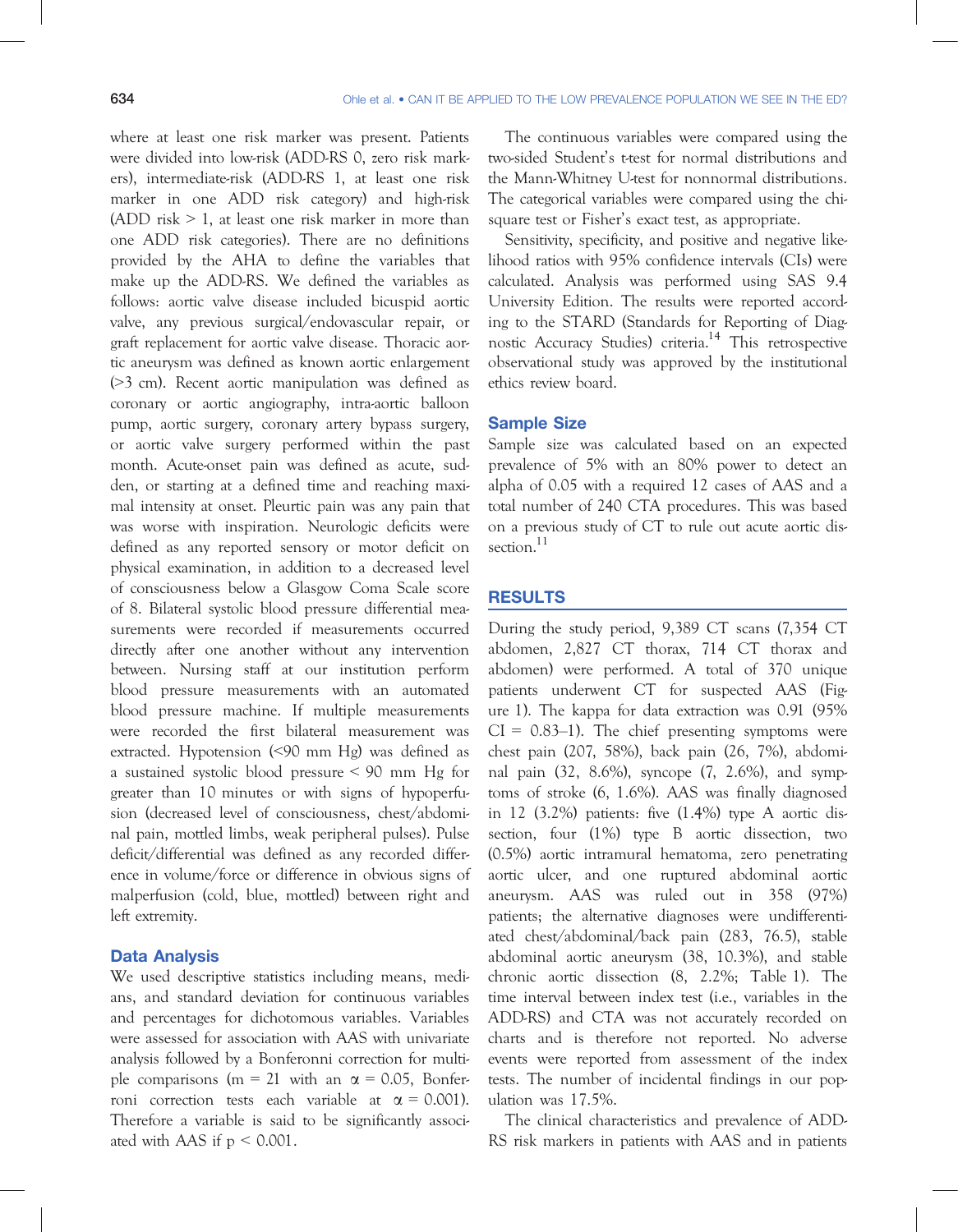

Figure 1. Flow diagram for patients. AAS = acute aortic syndrome; ADD-RS = aortic dissection detection risk score; CTA = computed tomographic angiography.

with alternative diagnoses are presented in Table 2. The prevalence of AAS was 0% among patients at low risk of AD (ADD-RS  $=$  0), 0.5% among patients at intermediate risk of AD (ADD-RS = 1), and  $8.6\%$ among patients at high risk of AD (ADD-RS  $> 1$ ; Table 3). Presence of one or more ADD risk markers (ADD-RS  $\geq$  1) was associated with a sensitivity of 100% (95% CI = 73.5%–100%) and a specificity of 12.3% (95% CI =  $9.1\%$ –16.2%) for the diagnosis of AAS (Table 4). The negative likelihood ratio was 0 and the positive likelihood ratio was  $1.14$  (95% CI =  $1.1 - 1.2$ ).

## **DISCUSSION**

This is the first study to explore the accuracy of ADD-RS in a population that represents the low prevalence we see in everyday practice. We found a specificity that was significantly lower than all previous validation studies. This may limit the generalizability of these studies in a population with a low prevalence.

We found a larger number of patients falsely classified as positive than in previous validation studies. In our study a higher proportion of patients had high-risk pain features. Characteristics of pain deemed high risk by the ADD-RS are common in patients presenting to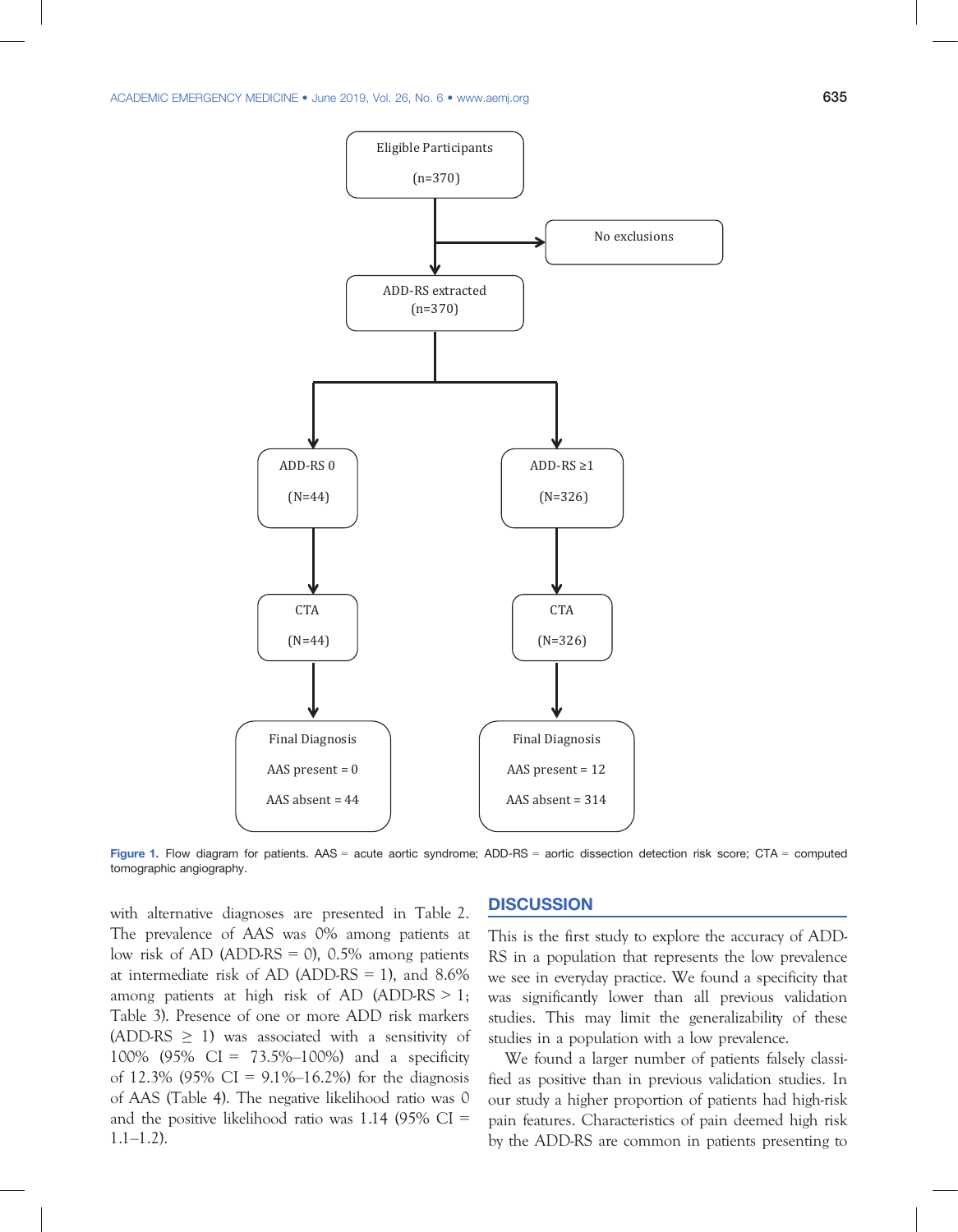#### Table 1

Final Diagnosis of Included Patients

| AAS<br>2.43<br>9<br>Type A<br>$\bullet$<br>Type B<br>$\bullet$<br>Intramural hematoma<br>$\bullet$<br>Penetrating atherosclerotic ulcer<br>$\bullet$<br><b>Ruptured AAA</b><br><b>Ruptured AAA</b><br>1<br>0.27<br>Intramural hematoma<br>$\overline{2}$<br>0.54<br>Pain NYD<br>76.49<br>283<br>10.27<br>Stable abdominal aortic aneurysm<br>38<br>Stable chronic aortic dissection<br>2.16<br>8<br>Pneumonia<br>7<br>$\mathcal{P}$<br>Biliary disease (cholecystitis, cholithiasis,<br>1.08<br>4<br>cholangitis, cholodocholithiasis)<br>Thrombus (iliac artery/SMV/aortic arch)<br>3<br>0.81<br>Colitis/diverticulitis<br>$\overline{2}$<br>0.54<br>2<br>Pleural disease (effusion)<br>0.54<br>Perforated viscus<br>2<br>0.54<br>0.27<br>1<br>Nephrolithiasis<br>Pancreatic disease<br>1<br>0.27<br>(pancreatitis, abscess, pseudocyst)<br>Hernia<br>1<br>0.27<br>(inguinal, incisional, femoral, umbilical, hiatal)<br>1<br>0.27<br>Lung cancer<br>0.27<br>Gastrointestinal malignancy<br>1<br>Peptic ulcer disease<br>1<br>0.27<br>Fracture<br>1<br>0.27<br>Incidental findings<br>65<br>17.5 | Diagnosis | N (370) | $\frac{0}{0}$ |
|---------------------------------------------------------------------------------------------------------------------------------------------------------------------------------------------------------------------------------------------------------------------------------------------------------------------------------------------------------------------------------------------------------------------------------------------------------------------------------------------------------------------------------------------------------------------------------------------------------------------------------------------------------------------------------------------------------------------------------------------------------------------------------------------------------------------------------------------------------------------------------------------------------------------------------------------------------------------------------------------------------------------------------------------------------------------------------------------------|-----------|---------|---------------|
|                                                                                                                                                                                                                                                                                                                                                                                                                                                                                                                                                                                                                                                                                                                                                                                                                                                                                                                                                                                                                                                                                                   |           |         |               |
|                                                                                                                                                                                                                                                                                                                                                                                                                                                                                                                                                                                                                                                                                                                                                                                                                                                                                                                                                                                                                                                                                                   |           |         |               |
|                                                                                                                                                                                                                                                                                                                                                                                                                                                                                                                                                                                                                                                                                                                                                                                                                                                                                                                                                                                                                                                                                                   |           |         |               |
|                                                                                                                                                                                                                                                                                                                                                                                                                                                                                                                                                                                                                                                                                                                                                                                                                                                                                                                                                                                                                                                                                                   |           |         |               |
|                                                                                                                                                                                                                                                                                                                                                                                                                                                                                                                                                                                                                                                                                                                                                                                                                                                                                                                                                                                                                                                                                                   |           |         |               |
|                                                                                                                                                                                                                                                                                                                                                                                                                                                                                                                                                                                                                                                                                                                                                                                                                                                                                                                                                                                                                                                                                                   |           |         |               |
|                                                                                                                                                                                                                                                                                                                                                                                                                                                                                                                                                                                                                                                                                                                                                                                                                                                                                                                                                                                                                                                                                                   |           |         |               |
|                                                                                                                                                                                                                                                                                                                                                                                                                                                                                                                                                                                                                                                                                                                                                                                                                                                                                                                                                                                                                                                                                                   |           |         |               |
|                                                                                                                                                                                                                                                                                                                                                                                                                                                                                                                                                                                                                                                                                                                                                                                                                                                                                                                                                                                                                                                                                                   |           |         |               |
|                                                                                                                                                                                                                                                                                                                                                                                                                                                                                                                                                                                                                                                                                                                                                                                                                                                                                                                                                                                                                                                                                                   |           |         |               |
|                                                                                                                                                                                                                                                                                                                                                                                                                                                                                                                                                                                                                                                                                                                                                                                                                                                                                                                                                                                                                                                                                                   |           |         |               |
|                                                                                                                                                                                                                                                                                                                                                                                                                                                                                                                                                                                                                                                                                                                                                                                                                                                                                                                                                                                                                                                                                                   |           |         |               |
|                                                                                                                                                                                                                                                                                                                                                                                                                                                                                                                                                                                                                                                                                                                                                                                                                                                                                                                                                                                                                                                                                                   |           |         |               |
|                                                                                                                                                                                                                                                                                                                                                                                                                                                                                                                                                                                                                                                                                                                                                                                                                                                                                                                                                                                                                                                                                                   |           |         |               |
|                                                                                                                                                                                                                                                                                                                                                                                                                                                                                                                                                                                                                                                                                                                                                                                                                                                                                                                                                                                                                                                                                                   |           |         |               |
|                                                                                                                                                                                                                                                                                                                                                                                                                                                                                                                                                                                                                                                                                                                                                                                                                                                                                                                                                                                                                                                                                                   |           |         |               |
|                                                                                                                                                                                                                                                                                                                                                                                                                                                                                                                                                                                                                                                                                                                                                                                                                                                                                                                                                                                                                                                                                                   |           |         |               |
|                                                                                                                                                                                                                                                                                                                                                                                                                                                                                                                                                                                                                                                                                                                                                                                                                                                                                                                                                                                                                                                                                                   |           |         |               |
|                                                                                                                                                                                                                                                                                                                                                                                                                                                                                                                                                                                                                                                                                                                                                                                                                                                                                                                                                                                                                                                                                                   |           |         |               |
|                                                                                                                                                                                                                                                                                                                                                                                                                                                                                                                                                                                                                                                                                                                                                                                                                                                                                                                                                                                                                                                                                                   |           |         |               |
|                                                                                                                                                                                                                                                                                                                                                                                                                                                                                                                                                                                                                                                                                                                                                                                                                                                                                                                                                                                                                                                                                                   |           |         |               |
|                                                                                                                                                                                                                                                                                                                                                                                                                                                                                                                                                                                                                                                                                                                                                                                                                                                                                                                                                                                                                                                                                                   |           |         |               |
|                                                                                                                                                                                                                                                                                                                                                                                                                                                                                                                                                                                                                                                                                                                                                                                                                                                                                                                                                                                                                                                                                                   |           |         |               |
|                                                                                                                                                                                                                                                                                                                                                                                                                                                                                                                                                                                                                                                                                                                                                                                                                                                                                                                                                                                                                                                                                                   |           |         |               |
|                                                                                                                                                                                                                                                                                                                                                                                                                                                                                                                                                                                                                                                                                                                                                                                                                                                                                                                                                                                                                                                                                                   |           |         |               |

 $AAA =$  acute aortic aneurism;  $AAS =$  acute aortic syndrome;  $NYD$  = not yet diagnosed;  $SMV$  = superior mesenteric vein.

the ED. Two of every three patients presenting with pain will describe it as severe.<sup>15</sup> Application of the rule to a large number of undifferentiated patients will result in a large number of false-positives. Patients included in our study were those that physicians felt were at risk for AAS and thus required a CTA to rule out the diagnosis. In the prospective trial by Nazerian et al.<sup>8</sup> conducted in Italy, patients were included if they had a suspicion for AAS and pain or perfusion deficit. They have a similar entry criterion but vastly different prevalence of AAS. It would seem in North America there is a lower threshold for considering AAS in one's differential. Clinical suspicion varies between physicians and there is a significant practice variation on who requires advanced imaging.<sup>11</sup> This variation is based on the difficult-to-define clinical suspicion for AAS. The AHA guidelines suggest that anyone without a clear diagnosis and chest pain should be investigated for AAS, if up to 65% of these

| Table 2                  |  |
|--------------------------|--|
| Charactoricties of Inclu |  |

Characteristics of Included Patients

| Variable                                                          | <b>AAS</b>   | No AAS       | p-value    |
|-------------------------------------------------------------------|--------------|--------------|------------|
| Sex: female                                                       | 6(50)        | 166 (46.3)   | 0.73       |
| <b>CTAS</b>                                                       |              |              |            |
| $\mathbf{1}$                                                      | 1(8.3)       | 8(2.2)       | 0.57       |
| $\overline{2}$                                                    | 8(66.7)      | 259 (72.3)   |            |
| 3                                                                 | 3(25)        | 86 (24)      |            |
| 4                                                                 | 0            | 5(1.4)       |            |
| Incidental findings                                               | 0            | 64 (18.1)    |            |
| Widened mediastinum                                               | 2(66.7)      | 27 (14.7)    | 0.015      |
| Abrupt-onset pain                                                 | 7(70)        | 158 (44.1)   | 0.1        |
| Severe                                                            | 11(91.7)     | 229 (64)     | 0.048      |
| Tearing                                                           | 0            | 20 (5.6)     | 0.39       |
| Ongoing pain                                                      | 10 (83.3)    | 280 (78.2)   | 0.67       |
| Neurologic deficit                                                | 7(58.3)      | 108 (30.2)   | 0.04       |
| Marfan syndrome                                                   | 0            | 3(0.8)       | 0.75       |
| Aortic valve disease                                              | 0            | 7(1.96)      | 0.62       |
| Family history of<br>aortic disease                               | 1(8.3)       | 6(1.68)      | 0.09       |
| Recent aortic<br>manipulation                                     | 0            | 4(1.12)      | 0.7        |
| Aortic aneurysm                                                   | 3(25)        | 61 (17)      | 0.47       |
| Hypertension                                                      | 9(75)        | 207 (57.8)   | 0.23       |
| <b>Diabetes</b>                                                   | 3(25)        | 67 (18.7)    | 0.58       |
| Ischemic heart disease                                            | 2(2.2)       | 89 (24.86)   | 0.52       |
| Hypotension                                                       | 4(22.2)      | 4(1.1)       | $<$ 0.0001 |
| Pulse deficit                                                     | 2(16.7)      | 5(1.4)       | 0.0001     |
| Bilateral systolic blood<br>pressure differential<br>$(20$ mm Hg) | 1(8.3)       | 32 (11.72)   | 0.07       |
| New murmur                                                        | 1(8.3)       | 5(1.4)       | 0.06       |
| Aortic insufficiency                                              | 1(8.3)       | 1(0.28)      | 0.0009     |
| Focal neurologic deficit                                          | 7(58.3)      | 67 (18.82)   | 0.0008     |
| Troponin elevated                                                 | 1/12(8.3)    | 33/354 (9.3) | 0.91       |
| Lactate $>$ 3                                                     | $3/7$ (42.9) | 4/93(4.3)    | 0.0001     |
| D-dimer<br>elevated (>500 ng/dL)                                  |              | 39/81 (48.2) |            |

Data are reported as  $n$  (%).

AAS = acute aortic syndrome; CTAS = Canadian Triage Assessment Score.

\*Not all patients underwent laboratory testing.

patients report pain as severe, a significant number of patients will have a risk score of  $1<sup>15</sup>$  The issue with a risk score that has a large number of false-positives is the harm of over investigation. An increase in imaging rates will increase radiation exposure, cost, time in the ED, and incidental findings. $16,17$  The number of incidental findings in our population was 17.5%.

We found an excellent sensitivity for the risk score, with an ADD-RS of 0 missing no cases and a score of 1 missing only one case. However, given the low number of cases, the lower end of the CI for sensitivity was 74%. Nazerian et al.<sup>8,9</sup> found a sensitivity of 91%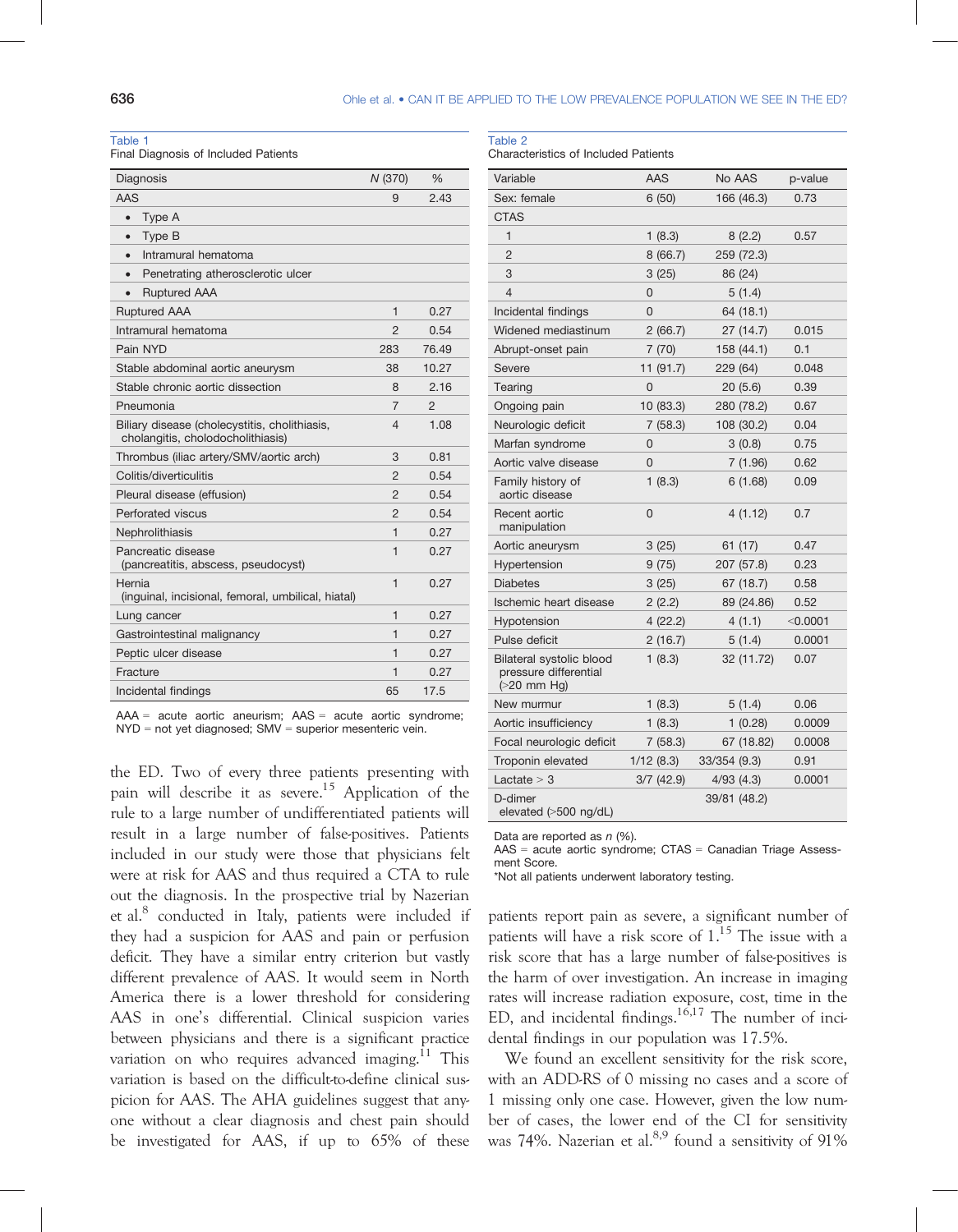Table 3

Number (%) of Patients With and Without AAS at Each Score Level

| ADD-RS | AAS      | No AAS     | Total      |
|--------|----------|------------|------------|
| 0      | 0        | 44 (12.3)  | 44 (11.9)  |
|        | 1(8.3)   | 197 (55)   | 198 (53.5) |
| 2      | 11(91.7) | 107 (29.9) | 118 (31.9) |
| 3      | 0        | 10(2.8)    | 10(2.7)    |
| Total  | 12       | 358        | 370        |

#### Table 4

Diagnostic Accuracy of the ADD-RS at a Cut Point of 0 or >1

|                           | $ADD-RS > 0$        | $ADD-RS > 1$        |
|---------------------------|---------------------|---------------------|
| Sensitivity               | 100 (73.5-100)      | $91.7(61.5 - 99.8)$ |
| Specificity               | $12.29(9.1 - 16.2)$ | $67.3(62.2 - 72.2)$ |
| Negative likelihood ratio | 0                   | $0.12(0.02 - 0.81)$ |
| Positive likelihood ratio | $1.14(1.1-1.2)$     | $2.8(2.24 - 3.52)$  |
| Number of CT reduced      | 44 (11.9)           | 242 (65.4)          |
| Number (%) of AAS missed  | O                   | 1(8.3%)             |

AAS = acute aortic syndrome; ADD-RS = aortic dissection detection risk score.

in a retrospective study and 95% in a prospective study of all those presenting to the ED with a suspicion for AAS. Rogers et al.<sup>18</sup> tested the ADD-RS in the IRAD (International Registry of Acute Aortic Dissection) database. This is a massive database including thousands of cases of AAS. They found a sensitivity of 96%. An ADD-RS of 0 has an AAS prevalence of 2.8% to 6.2%; therefore, it is likely not sufficient to rule out AAS.<sup>8,9,18,19</sup> To improve sensitivity Nazerian et al, derived a diagnostic algorithm with the use of D-dimer for all patients with an ADD-RS  $\leq$  1. In this prospective derivation study only 0.6% of cases were missed if ADD-RS  $\leq$  1 and the D-dimer was negative. The major drawback of this algorithm is that even a patient with an ADD-RS of 0 still requires a D-dimer to rule out AAS. Therefore, any patient with pain and/or perfusion deficit with a clinical suspicion for AAS and no high-risk features present (ADD-RS 0) require a D-dimer to rule out AAS. The use of this algorithm does not provide any guidance on who is at such a low risk that they do not even need a D-dimer. A large number of patients are likely to meet the inclusion criteria of the diagnostic algorithm (chest abdominal back pain and/or perfusion deficit and a clinical suspicion for AAS). The concern in applying a rule with a specificity of 12% and inclusion criteria including a hard to define "clinical suspicion for AAS" is that it will increase imaging. In addition there is a large variation in physician threshold for considering AAS, this is apparent in the difference in our study population with a prevalence of 3% compared with 13% to 25% in other studies.

#### LIMITATIONS

The data collected were retrospective in nature. This could potentially lead to misclassification bias with each physician defining the clinical variables according to their own criteria. However, in prospective studies examining historical and physical examination findings, interrater reliability is often reported as only fair to moderate. We used strict definitions for our data extraction so as to not further introduce bias. Our inter-rater reliability for data extraction was excellent.<sup>20</sup> Misclassification is also a potential issue in defining cases of AAS. However, it is unlikely that any case was misclassified as we reviewed the radiology report generated by a board-certified radiologist and also confirmed the documentation of an assessment by consult service in regard to the new diagnosis of AAS. Our case population contains only patients in whom AAS was identified at some point during their evaluation. Patients with unrecognized AAS do not appear in our study, and because these patients may in fact be unrecognized as a result of atypical presentations, our estimate of sensitivity of classic features may be inflated. In addition this study was conducted at an academic tertiary care center, which may be subject to referral bias.

Finally, documentation in the medical record is often done at the conclusion of an emergency visit when the diagnosis is known. Knowing that a patient has AAS may impact the variables documented—for instance, a clinician may be more likely to characterize the pain as sudden onset or tearing. This recall bias could artificially inflate the specificity of these classic variables.

#### Clinical and Research Implications

The next step in improving accuracy of diagnosis and rational resource utilization is to standardize clinical suspicion for AAS. With such a rare diagnosis, the application of any rule to a low-risk population will likely increase testing without any guaranteed reduction in missed cases. Future research should focus on defining realistic expected diagnostic accuracy of any score or algorithm to help rule out AAS. Two previous studies have attempted to define the test–no test threshold and they have significantly different acceptable miss rates of  $0.3\%$  to  $3\%$ <sup>21,22</sup> It is unlikely that we will be able to reduce our miss rate to the industry standard of pulmonary embolism or acute coronary